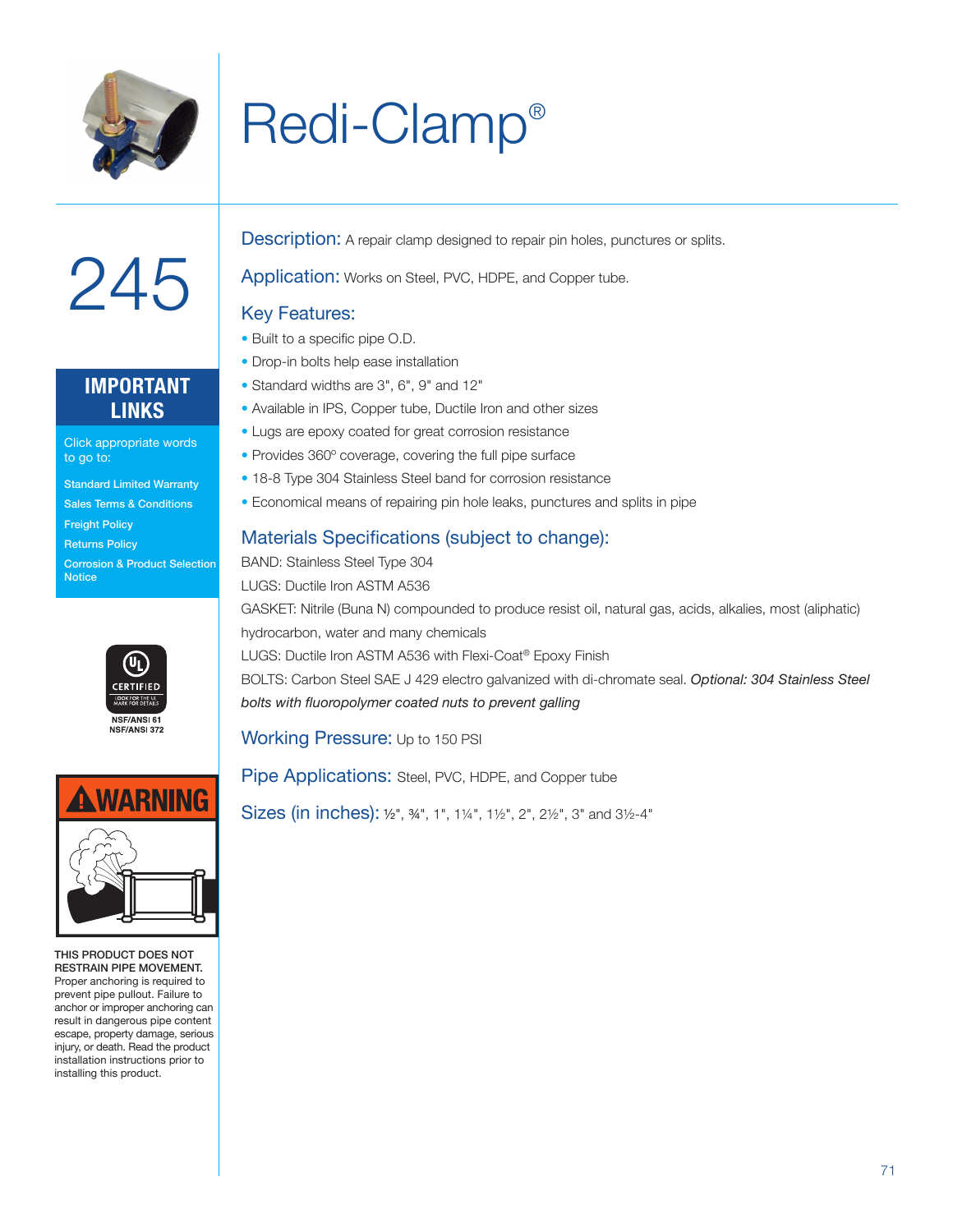

# Redi-Clamp®

| <b>STANDARD</b>                                                      |                               |                 | <b>CATALOG NUMBER</b>              |                                        |                            | <b>METRIC</b>                                                    |                 |                           |
|----------------------------------------------------------------------|-------------------------------|-----------------|------------------------------------|----------------------------------------|----------------------------|------------------------------------------------------------------|-----------------|---------------------------|
| <b>NOMINAL</b><br><b>PIPE SIZE</b><br>AND PIPE O.D.<br><b>INCHES</b> | <b>WIDTH</b><br><b>INCHES</b> | WT.<br>EA. LBS. | ELECTRO-GALVANIZED<br><b>BOLTS</b> | <b>STAINLESS STEEL</b><br><b>BOLTS</b> | QTY.<br><b>PER</b><br>CTN. | <b>NOMINAL</b><br><b>PIPE SIZE AND</b><br>PIPE O.D.<br><b>MM</b> | <b>WIDTH MM</b> | WT.<br><b>EACH</b><br>KG. |
| 1/2"<br>0.84                                                         | 3                             | 0.6             | 245-00008403-000                   | 245-00008403-001                       | 24                         | $15 \text{ mm}$<br>21.33                                         | 76              | 0.30                      |
|                                                                      | 6                             | 1.3             | 245-00008406-000                   | 245-00008406-001                       | 12                         |                                                                  | 152             | 0.60                      |
| 3/4"                                                                 | 3                             | 0.7             | 245-00010503-000                   | 245-00010503-001                       | 16                         | 20 mm                                                            | 76              | 0.30                      |
| 1.05                                                                 | 6                             | 1.4             | 245-00010506-000                   | 245-00010506-001                       | 10                         | 26.67                                                            | 152             | 0.60                      |
| 1"<br>1.32                                                           | 3                             | 0.7             | 245-00013203-000                   | 245-00013203-001                       | 16                         | 25 mm<br>33.52                                                   | 76              | 0.30                      |
|                                                                      | 6                             | 1.5             | 245-00013206-000                   | 245-00013206-001                       | 10                         |                                                                  | 152             | 0.70                      |
| 11/4"                                                                | 3                             | 0.8             | 245-00016603-000                   | 245-00016603-001                       | 12                         | 32 mm                                                            | 76              | 0.40                      |
| 1.66                                                                 | $6\phantom{1}6$               | 1.6             | 245-00016606-000                   | 245-00016606-001                       | 6                          | 42.16                                                            | 152             | 0.70                      |
| 11/2"<br>1.90                                                        | 3                             | 0.9             | 245-00019003-000                   | 245-00019003-001                       | 12                         | 40 mm<br>48.26                                                   | 76              | 0.40                      |
|                                                                      | 6                             | 1.9             | 245-00019006-000                   | 245-00019006-001                       | 8                          |                                                                  | 152             | 0.90                      |
| 2"                                                                   | 3                             | 0.9             | 245-00020003-000                   | 245-00020003-001                       | 8                          | 50 mm                                                            | 76              | 0.40                      |
| 2.00                                                                 | 6                             | 1.9             | 245-00020006-000                   | 245-00020006-001                       | $\overline{4}$             | 50,80                                                            | 152             | 0.90                      |
|                                                                      | 3                             | 1.0             | 245-00023803-000                   | 245-00023803-001                       | 8                          | 50 mm<br>60.45                                                   | 76              | 0.50                      |
| 2 <sup>''</sup><br>2.38                                              | 6                             | 2.0             | 245-00023806-000                   | 245-00023806-001                       | 4                          |                                                                  | 152             | 0.90                      |
|                                                                      | 9                             | 3.0             | 245-00023809-000                   | 245-00023809-001                       | $\overline{4}$             |                                                                  | 229             | 1.40                      |
|                                                                      | 12                            | 4.0             | 245-00023812-000                   | 245-00023812-001                       | $\overline{4}$             |                                                                  | 305             | 1.80                      |
|                                                                      | 3                             | 1.0             | 245-00028803-000                   | 245-00028803-001                       | 8                          | 65 mm<br>73.15                                                   | 76              | 0.50                      |
| 21/2"<br>2.88                                                        | 6                             | 2.1             | 245-00028806-000                   | 245-00028806-001                       | 3                          |                                                                  | 152             | 1.00                      |
|                                                                      | 9                             | 3.1             | 245-00028809-000                   | 245-00028809-001                       | 4                          |                                                                  | 229             | 1.40                      |
|                                                                      | 12                            | 4.1             | 245-00028812-000                   | 245-00028812-001                       | $\overline{4}$             |                                                                  | 305             | 1.90                      |
| 3"<br>3.00                                                           | 3                             | 1.2             | 245-00030003-000                   | 245-00030003-001                       | 6                          | 80 mm<br>76.20                                                   | 76              | 0.50                      |
|                                                                      | 6                             | 2.5             | 245-00030006-000                   | 245-00030006-001                       | 3                          |                                                                  | 152             | 1.10                      |
|                                                                      | 9                             | 3.7             | 245-00030009-000                   | 245-00030009-001                       | $\overline{4}$             |                                                                  | 229             | 1.70                      |
|                                                                      | 12                            | 5.0             | 245-00030012-000                   | 245-00030012-001                       | $\overline{4}$             |                                                                  | 305             | 2.30                      |
| з"<br>3.50                                                           | 3                             | 1.3             | 245-00035003-000                   | 245-00035003-001                       | 6                          | 80 mm<br>88.90                                                   | 76              | 0.60                      |
|                                                                      | 6                             | 2.6             | 245-00035006-000                   | 245-00035006-001                       | 4                          |                                                                  | 152             | 1.20                      |
|                                                                      | 9                             | 4.0             | 245-00035009-000                   | 245-00035009-001                       | 4                          |                                                                  | 229             | 1.80                      |
|                                                                      | 12                            | 5.2             | 245-00035012-000                   | 245-00035012-001                       | 4                          |                                                                  | 305             | 2.40                      |
| $31/2$ "-4"<br>4.00                                                  | 3                             | 1.3             | 245-00040003-000                   | 245-00040003-001                       | 4                          | 90-100 mm<br>101.60                                              | 76              | 0.60                      |
|                                                                      | 6                             | 2.7             | 245-00040006-000                   | 245-00040006-001                       | 4                          |                                                                  | 152             | 1.20                      |
|                                                                      | 9                             | 4.0             | 245-00040009-000                   | 245-00040009-001                       | 4                          |                                                                  | 229             | 1.80                      |
|                                                                      | 12                            | 5.4             | 245-00040012-000                   | 245-00040012-001                       | 4                          |                                                                  | 305             | 2.40                      |